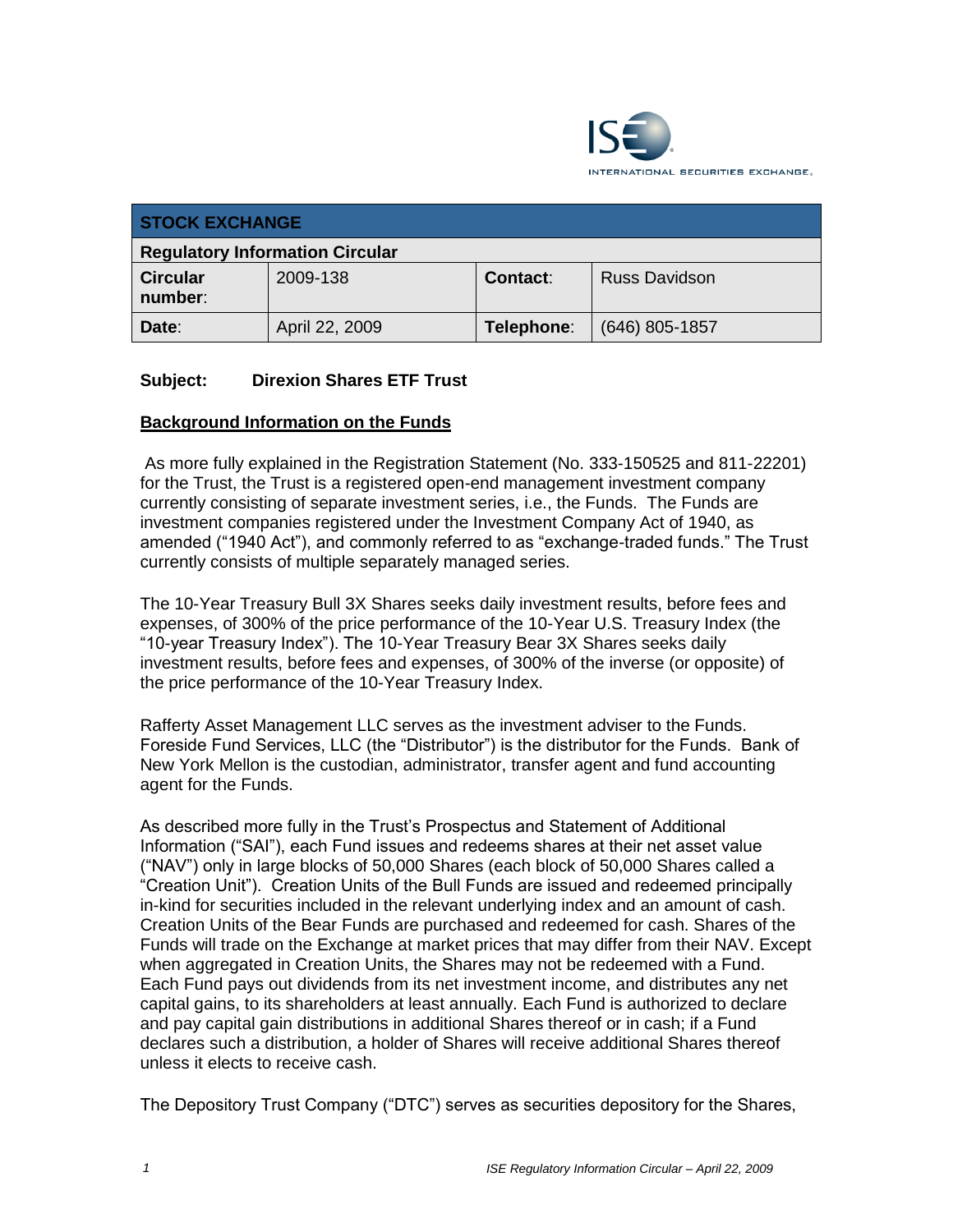which may be held only in book-entry form; stock certificates will not be issued. DTC, or its nominee, is the record or registered owner of all outstanding Shares.

Each Fund's NAV is determined shortly after 4:00 p.m. Eastern standard time ("ET") on each day that the New York Stock Exchange ("NYSE") is open for business (a "Business Day"). The NAV is available from the Trust and the Exchange and is also available to National Securities Clearing Corporation ("NSCC") participants through data made available from NSCC.

The Trusts registration statement describes the various fees and expenses for the Fund's shares. For a more complete description of the Funds and the Indexes, visit [www.direxionshares.com.](http://www.direxionshares.com/)

## **Purchases and Redemptions in Creation Unit Size**

Equity Electronic Access Members ("Equity EAMs") are hereby informed that procedures for purchases and redemptions of Shares in Creation Units are described in the Trust's Prospectus and Statement of Additional Information and that Shares are not individually redeemable but are redeemable only in Creation Unit aggregations or multiples thereof. As described in the Prospectus, Creation Units of the Bull Funds are issued and redeemed principally in-kind for securities included in the relevant underlying index and an amount of cash and Creation Units of the Bear Funds are purchased and redeemed for cash.

### **Principal Risks**

Interested persons are referred to the Trust's Prospectus for a description of risks associated with an investment in the Shares. These risks include, but are not limited to, the risk that each Fund's investment strategy may subject such Fund to greater changes to the value of portfolio holdings and imperfect correlation to the relevant Underlying Index. Each Fund may also not correlate to the relevant Underlying Index for a number of reasons including the incursion by the Fund of operating expenses and costs associated with the use of leveraged investment techniques. Over time, the cumulative percentage increase or decrease in the NAV of a Fund may diverge significantly from the cumulative percentage increase or decrease in the multiple return of the Underlying Index due to the compounding effect of losses and gains on the returns of a Fund. In addition, as noted in the Prospectus, the Shares trade at market prices that may differ from their NAV. The NAV of the Shares will fluctuate with changes in the market value of the Fund's holdings while the market prices of the Shares will fluctuate in accordance with changes in NAV as well as the supply and demand for the Shares.

## **Exchange Rules Applicable to Trading in the Shares**

The Shares are considered equity securities, thus rendering trading in the Shares subject to the Exchange's existing rules governing the trading of equity securities.

## **Trading Hours**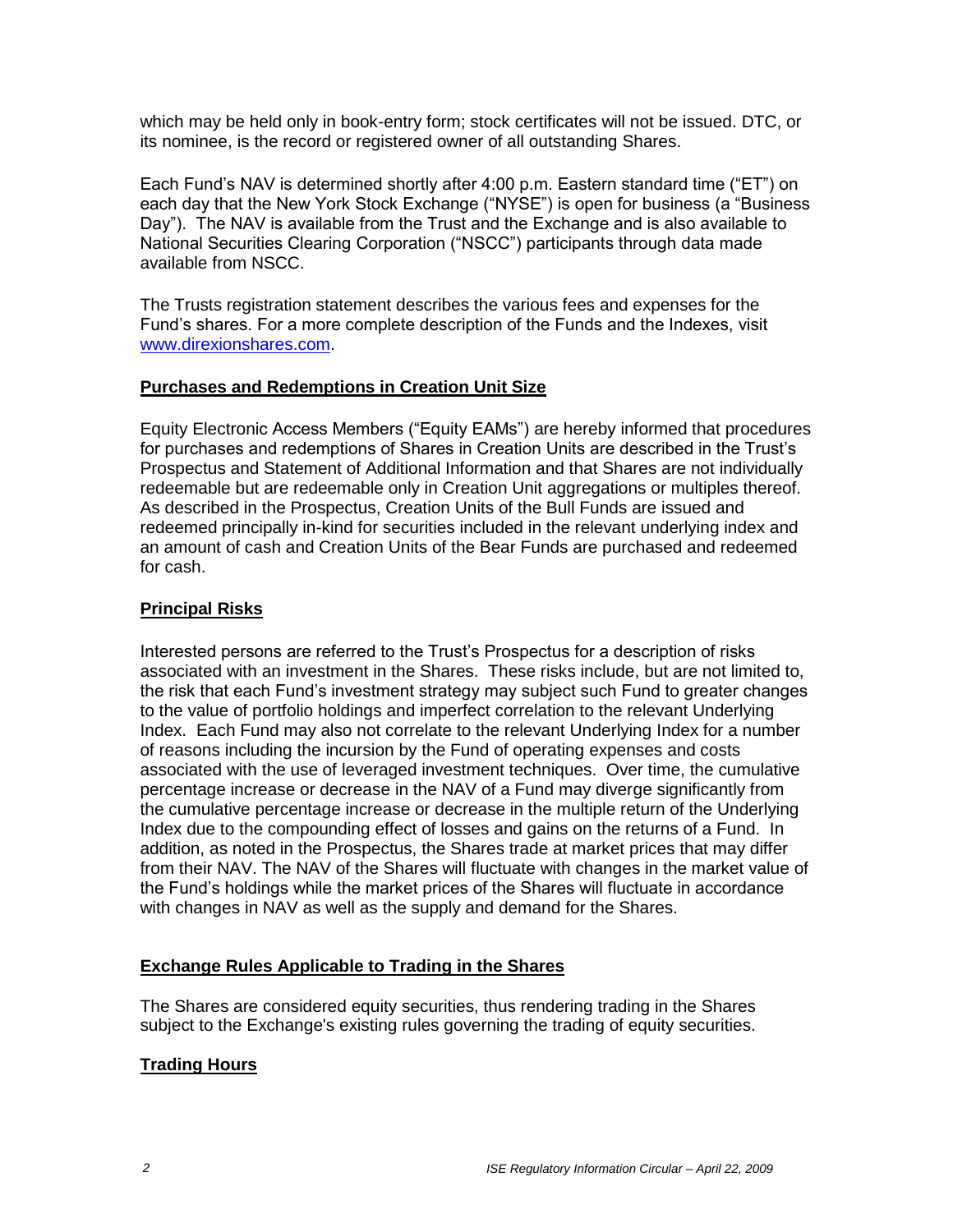Trading in the Shares on ISE is on a UTP basis and is subject to ISE equity trading rules. The Shares will trade from 8:00 a.m. until 8:00 p.m. Eastern Time. Equity EAMs trading the Shares during the Extended Market Sessions are exposed to the risk of the lack of the calculation or dissemination of underlying index value or intraday indicative value ("IIV"). For certain derivative securities products, an updated underlying index value or IIV may not be calculated or publicly disseminated in the Extended Market hours. Since the underlying index value and IIV are not calculated or widely disseminated during Extended Market hours, an investor who is unable to calculate implied values for certain derivative securities products during Extended Market hours may be at a disadvantage to market professionals.

## **Trading Halts**

ISE will halt trading in the Shares of a Trust in accordance with ISE Rule 2101(a)(2)(iii). The grounds for a halt under this Rule include a halt by the primary market because it stops trading the Shares and/or a halt because dissemination of the IIV or applicable currency spot price has ceased, or a halt for other regulatory reasons. In addition, ISE will stop trading the Shares of a Trust if the primary market de-lists the Shares.

#### **Delivery of a Prospectus**

Pursuant to federal securities laws, investors purchasing Shares must receive a prospectus prior to or concurrently with the confirmation of a transaction. Investors purchasing Shares directly from the Fund (by delivery of the Deposit Amount) must also receive a prospectus.

Prospectuses may be obtained through the Distributor or on the Fund's website. The Prospectus does not contain all of the information set forth in the registration statement (including the exhibits to the registration statement), parts of which have been omitted in accordance with the rules and regulations of the SEC. For further information about the Fund, please refer to the Trust's registration statement.

#### **Exemptive, Interpretive and No-Action Relief Under Federal Securities Regulations**

The Commission issued a letter dated October 31, 2008, ("No-Action Letter") granting exemptive or no-action relief from certain rules under the Securities Exchange Act of 1934 for the Funds

## **Regulation M Exemptions**

Generally, Rules 101 and 102 of Regulation M prohibit any "distribution participant" and its "affiliated purchasers" from bidding for, purchasing, or attempting to induce any person to bid for or purchase any security which is the subject of a distribution until after the applicable restricted period, except as specifically permitted in Regulation M. The provisions of the Rules apply to underwriters, prospective underwriters, brokers, dealers, and other persons who have agreed to participate or are participating in a distribution of securities.

The Commission issued a No-Action Letter by which persons participating in a distribution of shares of a fund may engage in secondary market transactions in such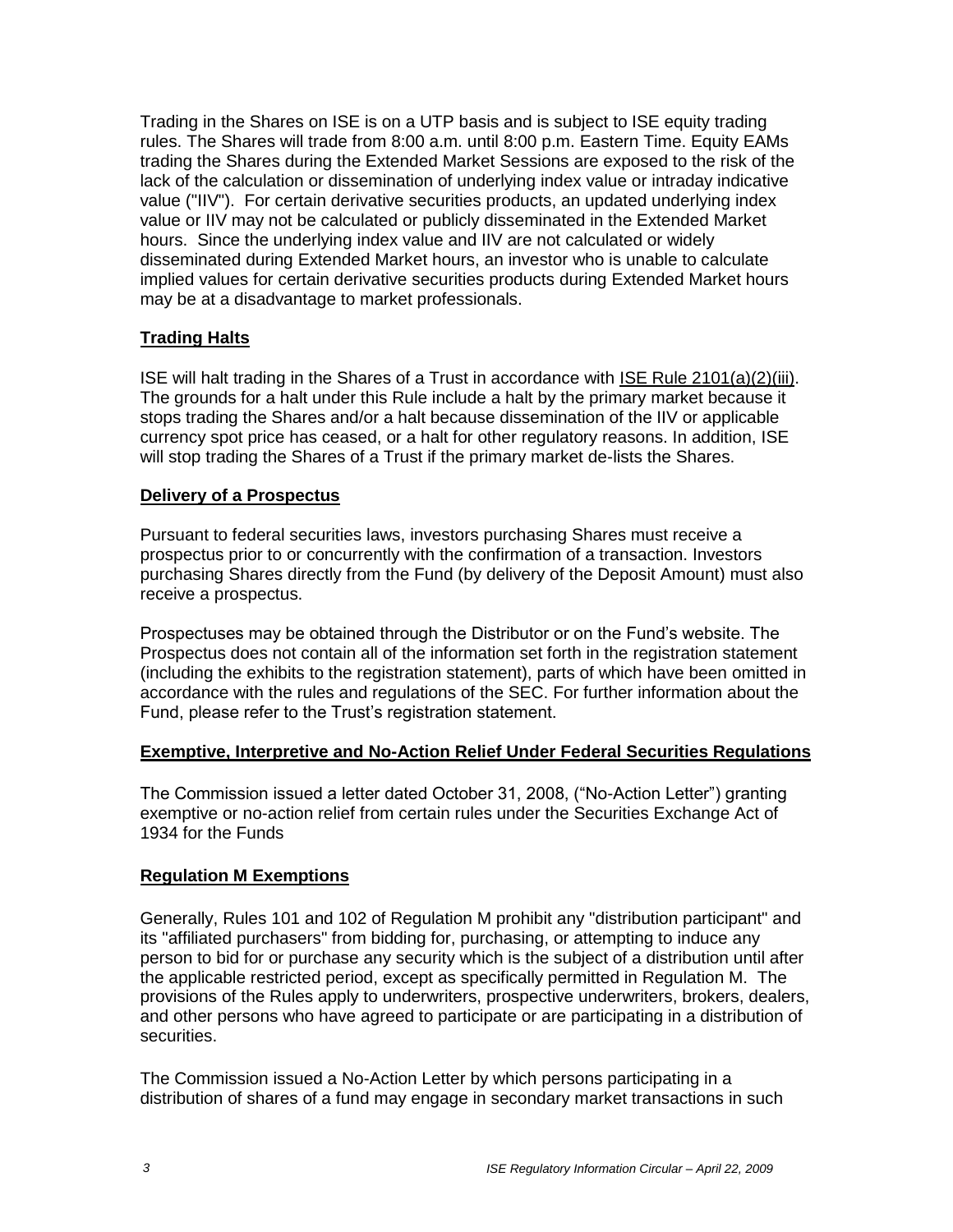shares during their participation in such a distribution, despite the requirements of from Rule 101 under Regulation M. In addition, the SEC has permitted persons who may be deemed to be participating in the distribution of shares of a fund (i) to purchase securities for the purpose of purchasing creation unit aggregations of fund shares and (ii) to tender securities for redemption in Creation Unit Aggregations. Further, the Commission has clarified that the tender of fund shares to the Fund for redemption does not constitute a bid for or purchase of any of the Funds' securities during the restricted period of Rule 101. The Commission has issued a No-Action Letter to paragraph (e) of Rule 102 under Regulation M which allow the redemption of fund shares in creation unit aggregations during the continuous offering of shares.

## **SEC Rule 14e-5**

The Commission has permitted any person acting as a dealer-manager of a tender offer for a component security of fund (1) to redeem fund shares in creation unit aggregations from the issuer that may include a security subject to such tender offer and (2) to purchase fund shares during such tender offer. In addition, a No-Action has been issued under Rule 14e-5 states that if a broker-dealer acting as a dealer-manager of a tender offer for a security of the Fund purchases or arranges to purchase such securities in the secondary market for the purpose of tendering such securities to purchase one or more creation unit aggregations of shares, it must be made in conformance with the following:

- i. such bids or purchases are effected in the ordinary course of business, in connection with a basket of securities in which any security that is the subject of a distribution, or any reference security, or
- ii. purchases are effected as adjustments to such basket in the ordinary course of business as a result of a change in the composition of the underlying index; and
- iii. such bids or purchases are not effected for the purpose of facilitating such tender offer.

## **Section 11(d)(1); SEC Rules 11d1-1 and 11d1-2**

Section 11(d)(1) of the Act generally prohibits a person who is both a broker and a dealer from effecting any transaction in which the broker-dealer extends credit to a customer on any security which was part of a new issue in the distribution of which he participated as a member of a selling syndicate or group within thirty days prior to such transaction. The Commission has clarified that Section 11(d)(1) does not apply to broker-dealers that are not authorized participants (and, therefore, do not create creation unit aggregations) that engage in both proprietary and customer transactions in shares of a fund in the secondary market, and for broker-dealer authorized participants that engage in creations of creation unit aggregations. This relief is subject to specific conditions, including the condition that such broker-dealer (whether or not an authorized participant) does not, directly or indirectly, receive from the fund complex any payment, compensation or other economic incentive to promote or sell the shares of a fund to persons outside the fund complex, other than non-cash compensation permitted under NASD Rule 2830 (I)(5)(A),(B) or (C). See letter dated November 22, 2005 from Brian A Bussey, Assistant Chief Counsel, SEC Division of Market Regulation, to Barclays Global Investors, N.A., dated November 22, 2005. The Commission has issued a No-Action Letter under Section 11(d)(1) of the Act states that broker-dealers may treat shares of a fund, for purposes of Rule 11d1-2, as "securities issued by a registered open-end investment company as defined in the Investment Company Act" and thereby extend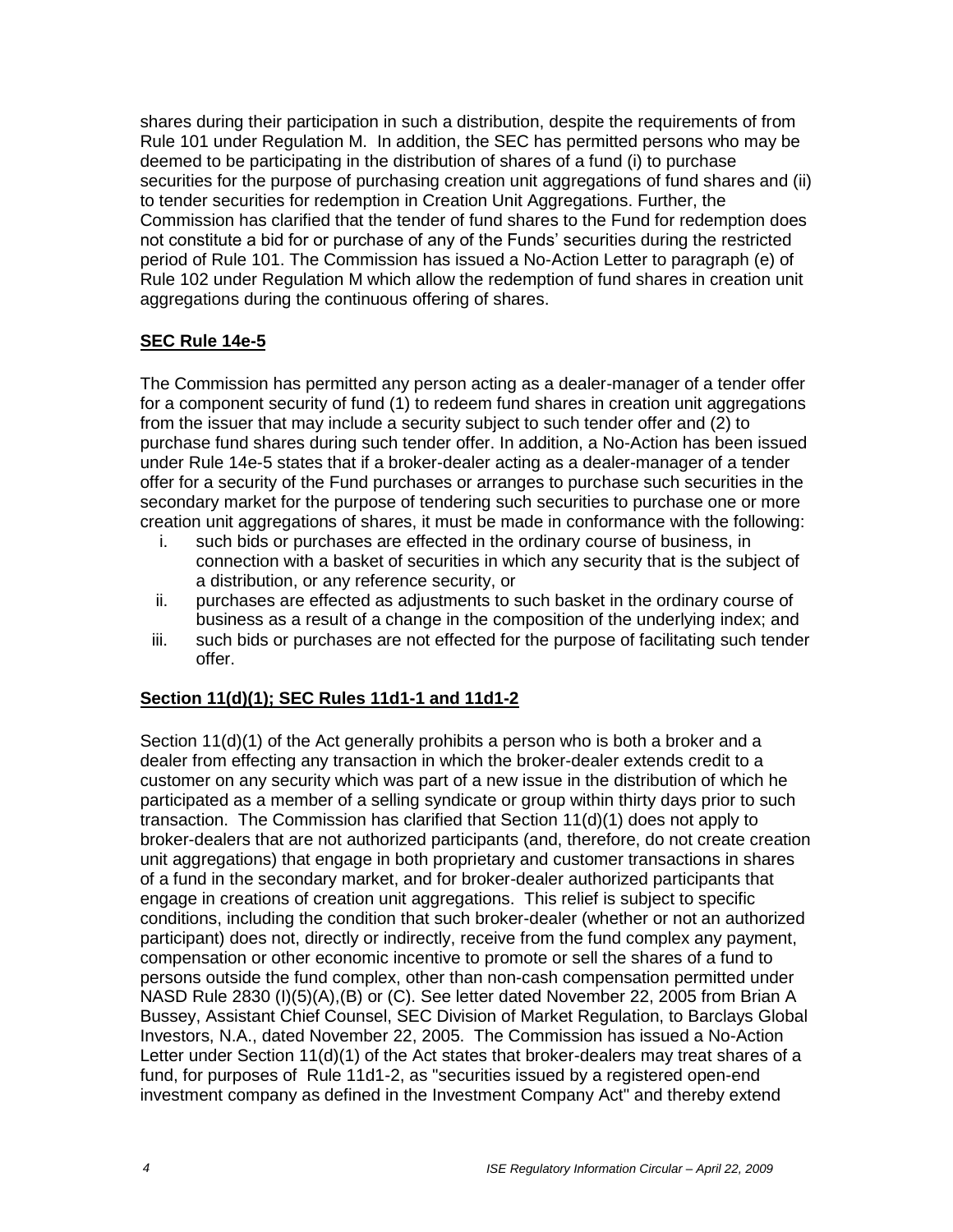credit or maintain or arrange for the extension or maintenance of credit on shares that have been owned by the persons to whom credit is provided for more than 30 days, in reliance on the exemption contained in the rule.

## **SEC Rule 15c1-5 and 15c1-6**

The Commission has issued a No-Action letter with respect to Rule 15c1-5 and Rule 15c1-6 as to the required disclosure of control by a broker or dealer with respect to creations and redemptions of fund shares and secondary market transactions therein.

**This Regulatory Information Circular is not a statutory Prospectus. Equity EAMs should consult the Trust's Registration Statement, SAI, Prospectus and the Fund's website for relevant information.**